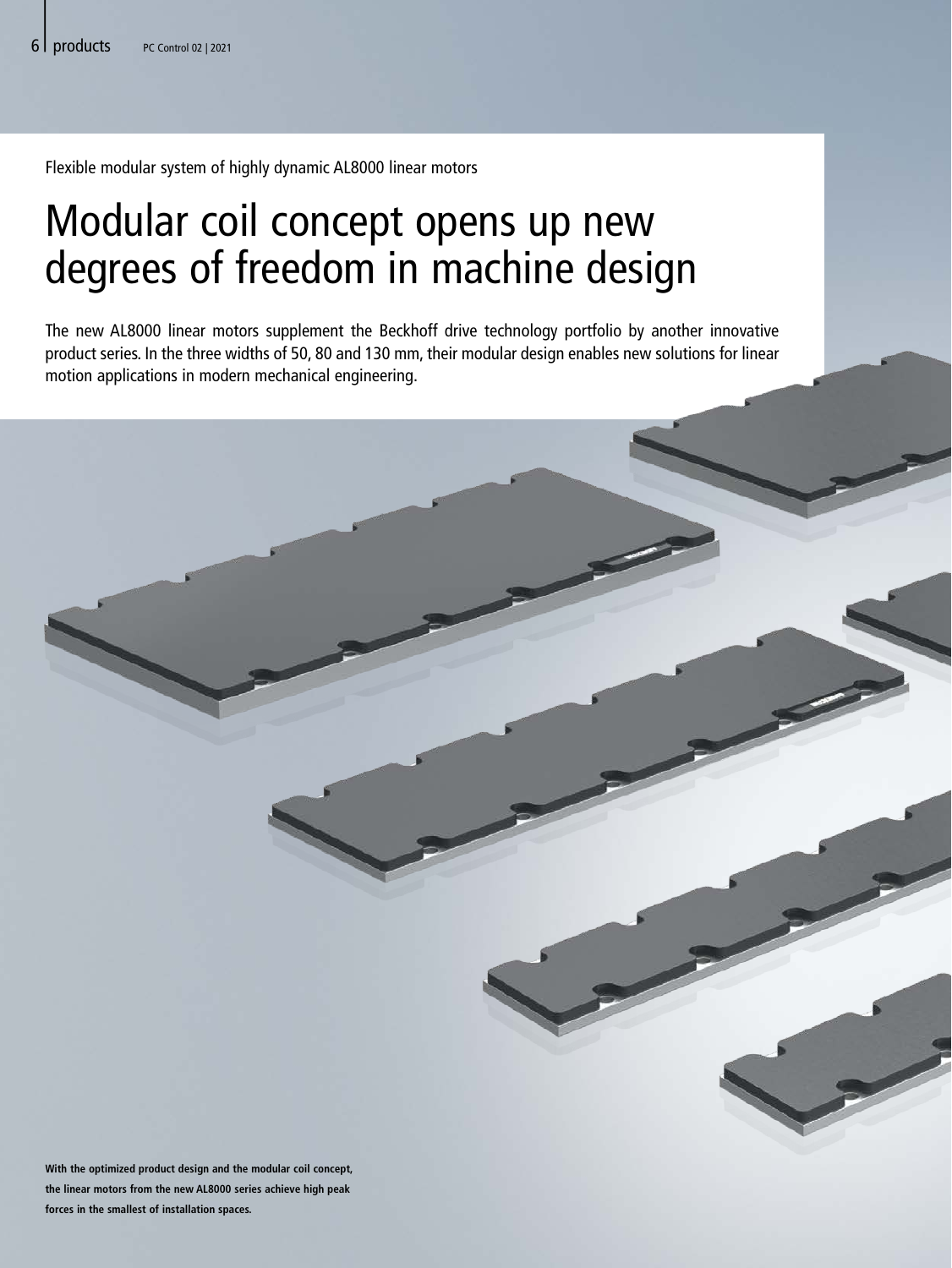Linear motors such as the AL8000 allow direct transmission of the motor power to the load to be moved and are therefore also called direct drives. No additional mechanical transmission elements are required, which would otherwise have to be taken into account in the design. This represents a decisive advantage over conventional mechanisms such as rack and pinion, spindle and toothed belt drives.

## **Linear drive technology – advantages and requirements**

Due to the direct transmission of the linear motor power, a backlash-free construction between the motor and the load can be realized, which makes high-precision applications possible. The linear motor is therefore a wearfree drive and does not require regular maintenance. Since a linear motor eliminates the speed-limiting components through the direct operating principle, applications with the highest demands on speed and dynamics can be operated without any problems with maximum precision at the same time.

Even if the mechanical, backlash-prone transmission elements are eliminated by the use of a linear motor, other structural components, such as adequately dimensioned guide rails and bearings, are required. In addition, there is an individual machine carriage, which provides for the mounting of the coil part as well as other machine components. These structural components are indispensable for the completion of a linear axis based on a linear motor and often pose a challenge to the design.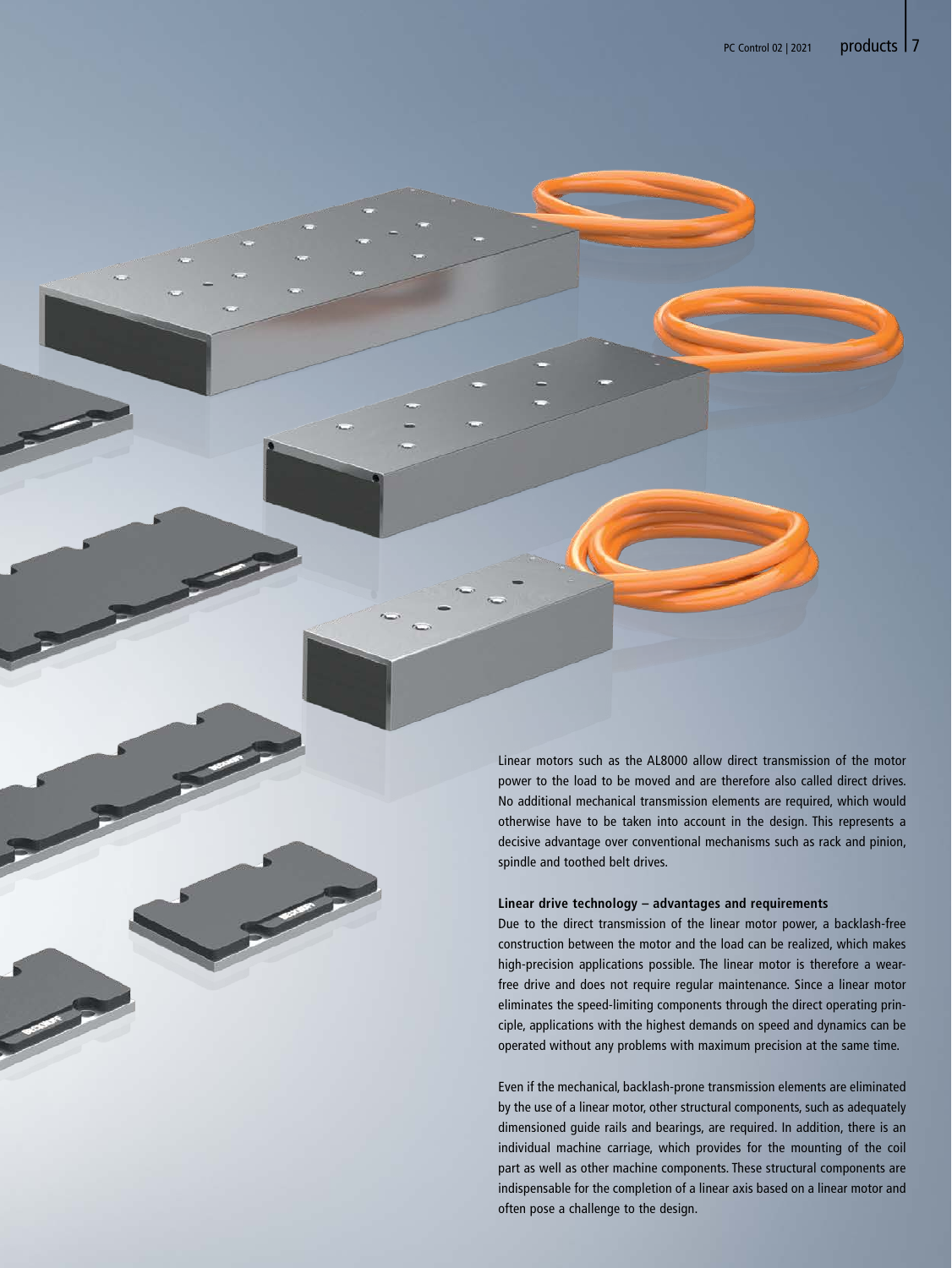

**Thanks to the uniform drilling pattern, different linear motor designs can be used even without mechanical changes to the machine carriage.**

## **Simplification through symmetry and modularity**

In order to enable the designers to work as flexibly as possible despite machine-specific requirements, the development of the AL8000 linear motors focused on a symmetrical design and thus the realization of the simplest and most uniform machine design possible. The main approach is the modular coil concept of the AL8000. It aims to facilitate the design of the individual machine carriage with regard to the attachment of the coil part and to create a common basis for different machine types or different coil parts.

In line with the modular concept, the entire coil part is assembled from individual identical segments during final production at Beckhoff in Germany. These segments represent the smallest modular unit of the coil part and comprise three motor windings. The shortest linear motor in the series therefore consists of one segment or three motor windings. Depending on the force requirements, the linear motors can be assembled from up to 15 segments, so that peak forces up to 6,750 N are possible in a compact design. The coil part therefore always comprises a multiple of this smallest modular unit. As a result, the linear motor series is systematically and symmetrically extended, resulting in the following constructive advantages:

The series connection of identical and space-optimized segments results in a compact design of the coil parts. The defined width and installation height of the AL8000 meet maximum force requirements in the shortest possible housing and thus achieve a very high force density. Since the new linear motors are optimized for such a high force density, this effect becomes

clearer with increasing force demands. The coil part is therefore extremely short, and as a result, the travel path and thus the entire machine can be designed shorter and for a minimized footprint.

- The modular coil concept also enables an exactly symmetrical structure of the coil parts, i.e., they always have the same drilling pattern grid within one of the widths due to always using the same stator segments. Thus, regard less of the length of the coil part, the respective distances are identical both within a longitudinal row and within a transverse row of the drilling pattern. In this way, the machine manufacturer can use a uniform drilling pattern for the machine carriage and flexibly use the longer or shorter AL8000 within a width without having to make any structural changes. It is also possible to manufacture a machine carriage for the largest motor in the 130 mm width across all widths and to install each coil part of the smaller width AL804x (80 mm) in addition to the shorter versions of the same width. However, the symmetrically uniform structure does not only bring constructive advantages. In addition, an even force build-up and a homogeneous heat distribution over the entire coil part is also realized, which enables optimal machine operation.
- In addition to the coil parts, the magnetic plates also have a uniform drilling pattern within a width group, so that magnetic plates of different lengths can be used flexibly within a width.

If the entire linear axis is considered, cables and the associated drag chains are also required in addition to the linear motor and the mechanical components. Here, too, the AL8000 linear motor offers advantages for the machine